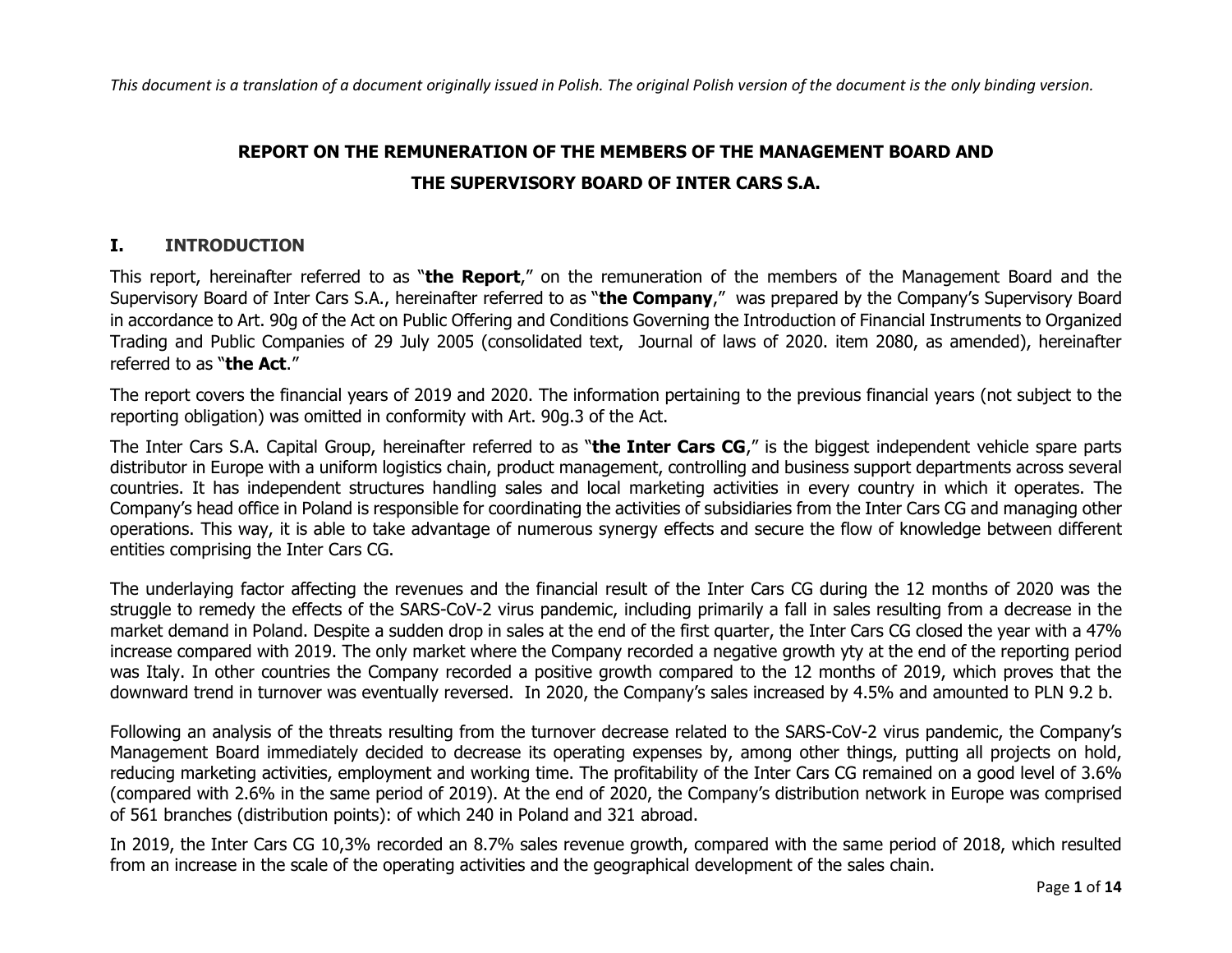In 2019, the Inter Cars CG opened 14 new branches (distribution points) (one was closed), which means that as at 31 December 2019, the total number of branches (distribution points) was 561 (compared with 548 in 2018), of which 248 branches (distribution points) in Poland and 313 abroad.

The gross sales profit increased by 11,8% in 2019 compared with the same period of the previous year. The net profit for 2019 was PLN 227 3.1 m, that is, 1.8 per cent higher than in 2017.

The values shown in the tables included in this Report are rounded up to the nearest integer.

## **II. TOTAL REMUNERATION, INCLUDING REMUNERATION FROM ENTITIES BELONGING TO THE INTER CARS CG**

The tables in points A and B below show the total remuneration of the members of the Management Board and the Supervisory Board of the Company in the financial years 2019 and 2020, respectively, by the components specified in Art. 90d.3.1 of the Act, i.e., including fixed and variable components, as well as bonuses and other cash and non-cash benefits, to which the members of the Management Board and the Supervisory Board are entitled, as well as the mutual proportions between these components.

The tables in points A and B include the remuneration paid in 2019 and 2020 or due for this period (in the case of variable remuneration). The variable remuneration for 2020 was determined based on the estimated net profit of the Inter Cars CG of PLN 333 m.

On 8 June 2020, the Ordinary Shareholders Meeting of the Company adopted a Members of the Management Board and the Supervisory Board Remuneration Policy, hereinafter referred to as "**the Remuneration Policy**," resolution no. 20), the primary purpose of which is to:

- (i) ensure effective and transparent remunerations;
- (ii) support the business strategy, long-term interest and stability of the Company and the Inter Cars CG, also by implementing an incentive system for the members of the Management Board based on the financial results of the Inter Cars CG and providing for minimum levels of financial results of the Inter Cars CG below which no bonuses shall be paid;
- (iii) counteracting conflicts of interest, also by implementing transparent and comprehensive rules of determining the remuneration components and their amount, the rules of granting annual bonuses, which shall ensure internal cohesion and standards with respect to conduct and results;
- (iv) proper motivation and encouraging commitment in the Company's affairs.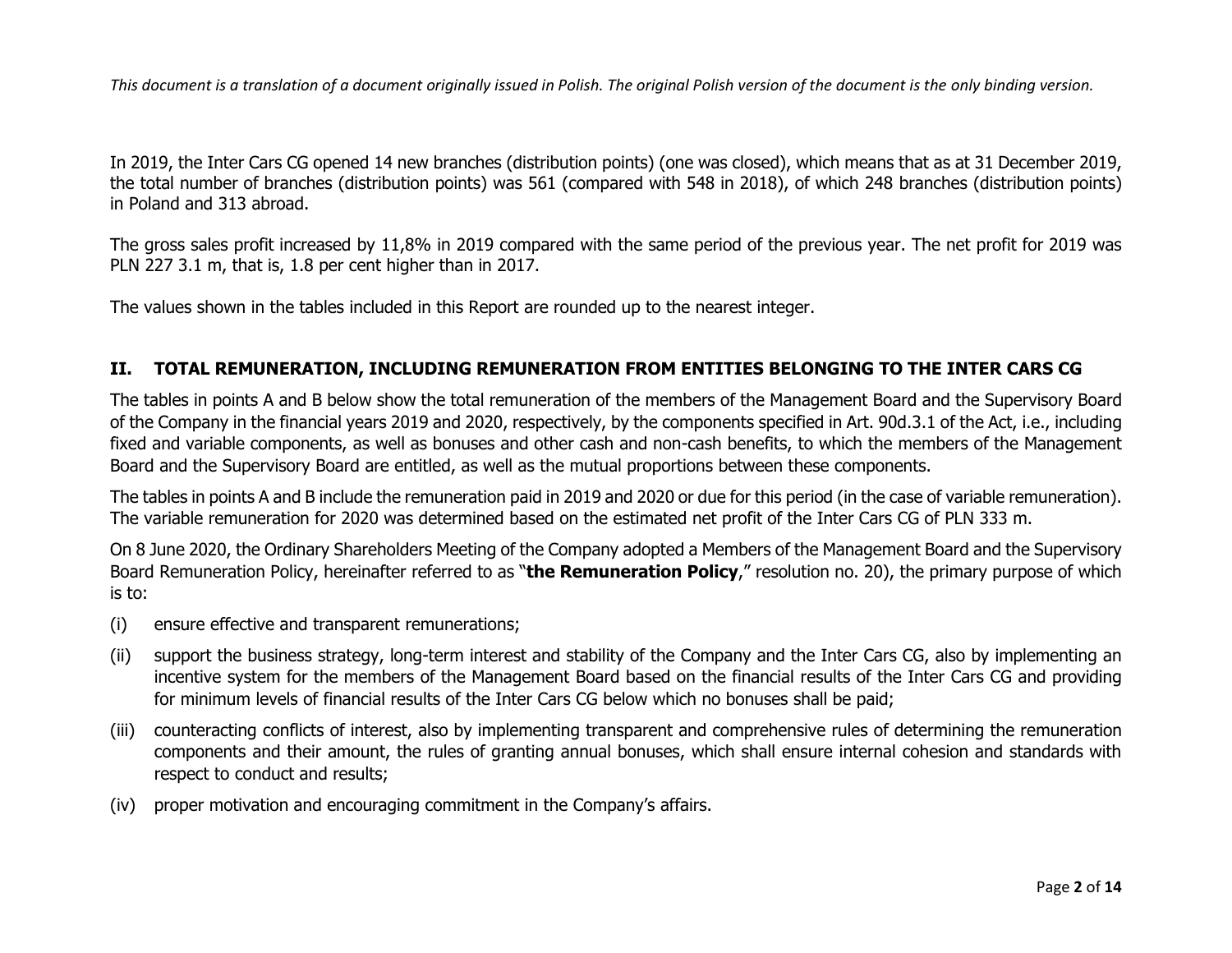The remuneration system resulting from the adopted Remuneration Policy is based on fixed and variable components depending on the results of the entire Inter Cars CG and implementation of the group's strategy, which is intended to be conducive to the long-term development of the Company and the Inter Cars CG.

#### **A. TOTAL REMUNERATION OF THE MEMBERS OF THE MANAGEMENT BOARD**

The remuneration of the members of the Management Boards is paid in conformity with a resolution of the Supervisory Board.

A.1 prior to the adoption of the Remuneration Policy

Prior to the adoption of the Remuneration Policy the monthly remuneration of each member of the Management Board was comprised of:

- (i) a monthly remuneration for holding a post in the Management Board of the Company;
- (ii) a monthly remuneration resulting from a contract of employment;
- (iii) severance fees and compensation.

Additionally, if a given member of the Management Board held posts in the bodies of subsidiary companies, their remuneration resulting from a contract of employment or from holding a post in the Management Board of the Company was reduced accordingly.

Irrespective of the above, the members of the Management Board were entitled to bonuses resulting from the incentive scheme adopted in conformity with the Supervisory Board resolution no. 21/2017 of 26 June 2017, hereinafter referred to as "**the Incentive Scheme.**" Bonuses were paid based on a resolution of the Supervisory Board.

According to the Incentive Scheme, the bonus system provided thereby is based on the degressive model, where the bonus base is determined as a percentage of the consolidated net profit of the Inter Cars CG resulting from audited financial statements of the Inter Cars CG.

The cash bonus for a given financial year is paid within 30 days of approval by the Ordinary General Shareholders Meeting of the Company of the consolidated financial statements of the Inter Cars CG for that financial year. The Incentive Scheme provides for the possibility of making prepayments towards bonuses.

#### A.2 following adoption of the Remuneration Policy

In accordance to the Remuneration Policy, the remuneration of each member of the Management Board is composed of:

(i) a fixed monthly remuneration resulting from a contract of employment;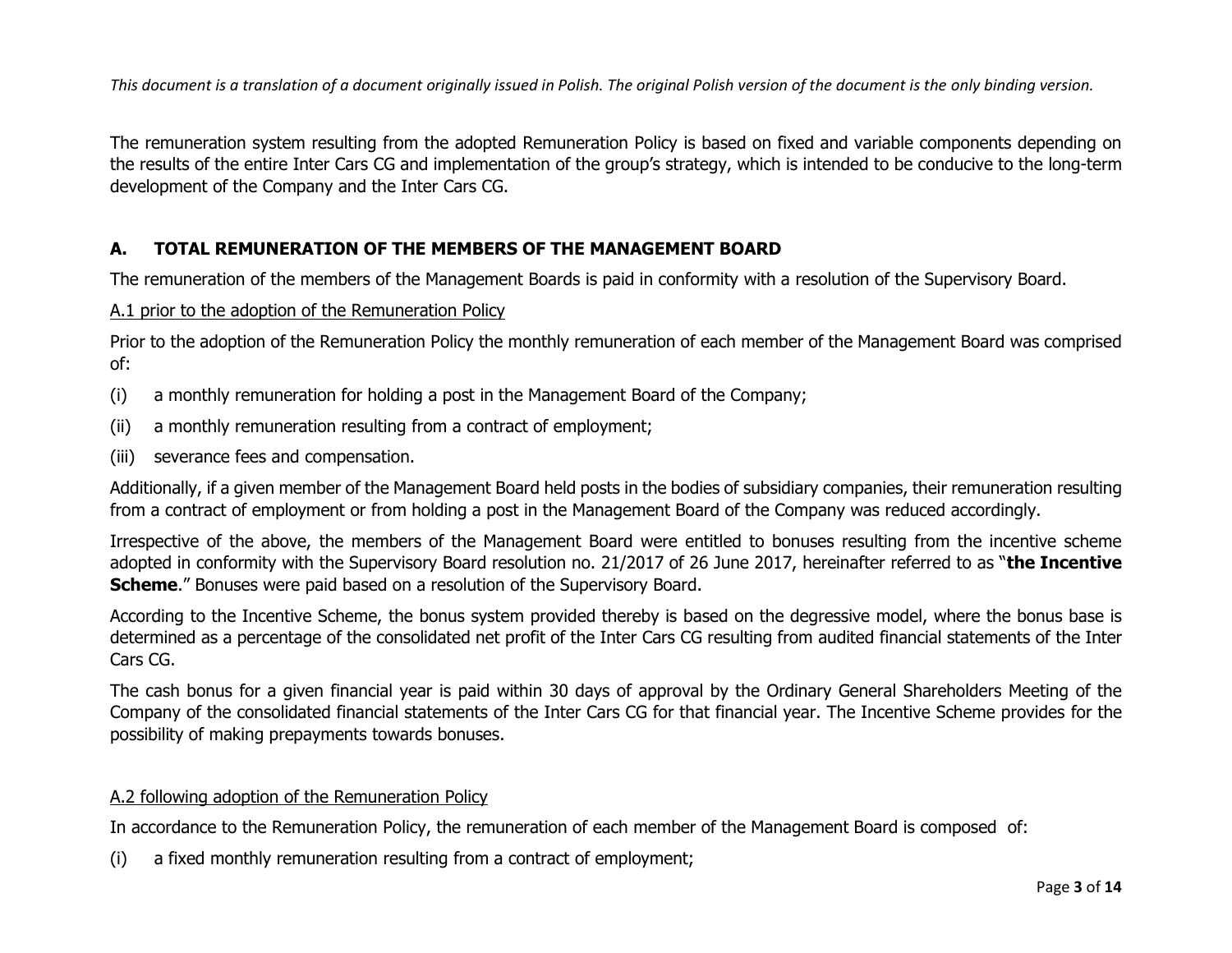- (ii) a fixed basic remuneration for holding a post in the Management Board of the Company;
- (iii) a variable remuneration in the form of an additional cash remuneration granted in conformity with the Incentive scheme (adopted pursuant to the resolution of the Supervisory Board no. 21/2017 of 26 June 2017, where the amount of the variable remuneration may not exceed 85% of the total amount of all remuneration components received by a member of the Management Board in a given year);
- (iv) severance fees and compensation;
- (v) non-cash additional benefits.

If a member of the Management Board holds a post in the bodies of the subsidiary companies, the remuneration resulting from a contract of employment or from holding a position in the Company's Management Board is reduced accordingly.

The members of the Management Board are entitled to join the Employee Capital Plan in conformity with the rules the Company applies to all employees pursuant to the applicable regulations. None of the members of the Management Board participated in the Employee Capital Plan in 2019 or 2020.

The members of the Management Board are not subject to any additional pension, disability pension or early retirement schemes.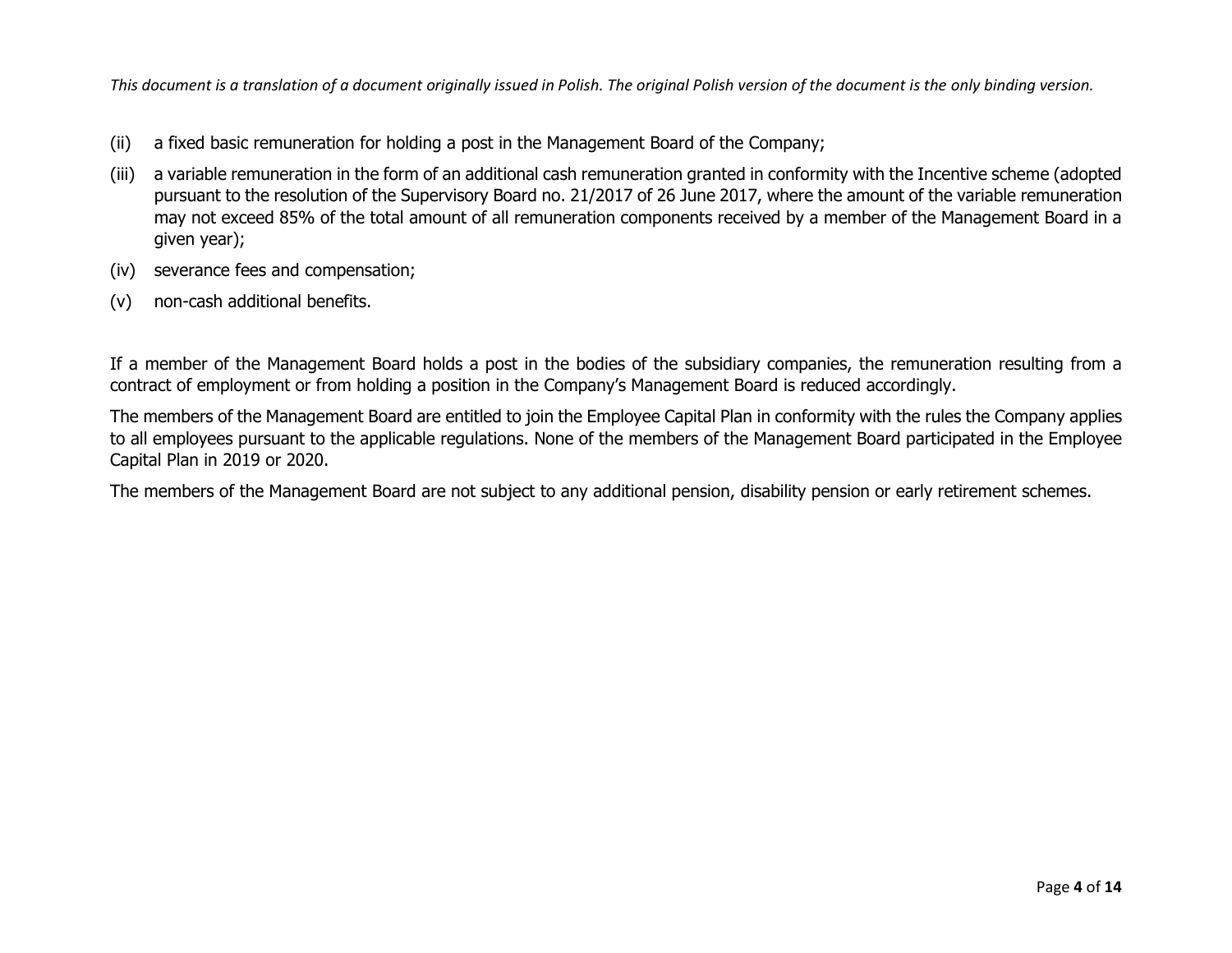| <b>Name and</b><br>function                                                           | <b>Reporting</b><br>period |                                          | <b>Fixed remuneration</b><br>(in PLN thousand)                    | <b>Variable</b><br>remuneration   | <b>Remuneration</b><br><b>Additional</b><br>from the Inter<br>Benefits*<br><b>Cars CG</b><br>(bonus) |                          | <b>Severance fees</b><br>and<br>compensation | The ratio of<br>the fixed<br>remuneration <sup>2</sup> | <b>Total</b><br>(in PLN<br>thousand) |
|---------------------------------------------------------------------------------------|----------------------------|------------------------------------------|-------------------------------------------------------------------|-----------------------------------|------------------------------------------------------------------------------------------------------|--------------------------|----------------------------------------------|--------------------------------------------------------|--------------------------------------|
|                                                                                       |                            | due under a<br>contract of<br>employment | due for<br>holding a<br>post in the<br>Management<br><b>Board</b> | (in PLN<br>thousand) <sup>1</sup> | companies<br>other than the<br><b>Company</b><br>(in PLN<br>thousand)                                | (in PLN<br>thousand)     | (in PLN<br>thousand)                         | to the other<br>remuneration<br>components             |                                      |
| <b>Maciej</b>                                                                         | 2019                       | 120                                      | 360                                                               | 1,272                             | $\overline{a}$                                                                                       | $\mathbf{3}$             | $\overline{a}$                               | 38%                                                    | 1,754                                |
| <b>Krzysztof</b><br><b>Oleksowicz</b><br>President of the<br>Management<br>Board, CEO | 2020                       | 113                                      | 361                                                               | 1,802                             | $\overline{a}$                                                                                       | 3                        | $\blacksquare$                               | 26%                                                    | 2,279                                |
| <b>Krzysztof</b>                                                                      | 2019                       | 120                                      | 360                                                               | 1,272                             | $\blacksquare$                                                                                       | 5                        | $\overline{a}$                               | 38%                                                    | 1,757                                |
| Soszyński<br>Vice-President of<br>the Management<br>Board                             | 2020                       | 113                                      | 361                                                               | 1,802                             | $\blacksquare$                                                                                       | 5                        | $\blacksquare$                               | 26%                                                    | 2,281                                |
| Robert Kierzek <sup>3</sup><br>Member of the                                          | 2019                       | $\blacksquare$                           | $\blacksquare$                                                    | $\overline{\phantom{a}}$          | $\blacksquare$                                                                                       | ÷,                       | 212                                          | 0%                                                     | 212                                  |
| Management<br><b>Board</b>                                                            | 2020                       | $\blacksquare$                           | $\overline{\phantom{a}}$                                          | $\overline{\phantom{a}}$          | $\overline{a}$                                                                                       | $\overline{\phantom{a}}$ | $\overline{\phantom{a}}$                     | $\overline{\phantom{a}}$                               | $\overline{\phantom{a}}$             |
|                                                                                       | 2019                       | 120                                      | 672                                                               | $\sim$                            | $\overline{\phantom{a}}$                                                                             | 5                        | $\blacksquare$                               | 100%                                                   | 797                                  |
|                                                                                       | 2020                       | $\blacksquare$                           |                                                                   | $\overline{\phantom{a}}$          | $\blacksquare$                                                                                       | $\overline{\phantom{a}}$ | $\overline{\phantom{a}}$                     |                                                        |                                      |

<sup>&</sup>lt;sup>1</sup> The variable remuneration for 2020 was determined based on the estimated result of the Inter Cars CG of PLN 333 m; however, the Company's Supervisory Board has not yet adopted a resolution on the payment of the variable remuneration.

<sup>&</sup>lt;sup>2</sup> Including the fixed remuneration received from the Inter Cars CG companies other than the Company

<sup>3</sup> Vice-President of the Management Board until 21 June 2018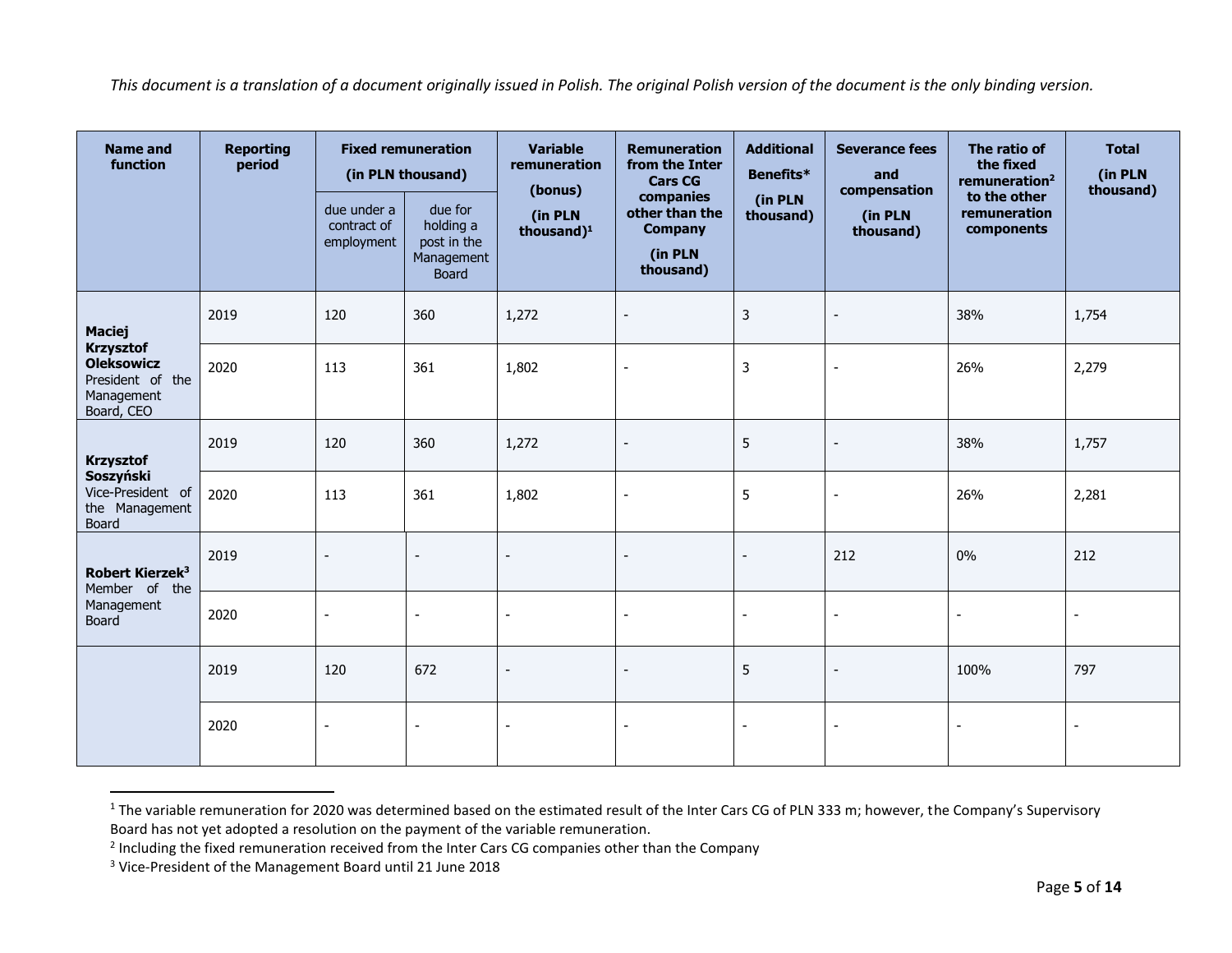| <b>Krzysztof</b><br>Oleksowicz <sup>4</sup><br>Member of the<br>Management<br>Board |      |                          |                          |       |        |                          |                          |     |       |
|-------------------------------------------------------------------------------------|------|--------------------------|--------------------------|-------|--------|--------------------------|--------------------------|-----|-------|
| Tomáš Kaštil <sup>5</sup><br>Member of the                                          | 2019 | $\blacksquare$           | 120                      | 382   | 12506  | $\blacksquare$           | $\overline{\phantom{a}}$ | 38% | 1,752 |
| Management<br>Board                                                                 | 2020 | $\overline{\phantom{a}}$ | 77                       | 1,201 | 2197   | $\overline{\phantom{a}}$ | 458                      | 18% | 1,956 |
| <b>Wojciech</b><br><b>Tadeusz</b>                                                   | 2019 | 120                      | $\overline{\phantom{a}}$ | 373   | 12318  | 5                        | $\overline{\phantom{a}}$ | 38% | 1,729 |
| <b>Twaróg</b><br>Member of the<br>Management<br>Board                               | 2020 | 113                      | $\blacksquare$           | 53 2  | 16029  | 5                        | $\overline{\phantom{a}}$ | 27% | 2,252 |
| <b>Piotr</b><br><b>Dariusz</b>                                                      | 2019 | 120                      | $\blacksquare$           | 375   | 123510 | 5                        | $\overline{\phantom{a}}$ | 38% | 1,734 |
| Zamora<br>of<br>the<br>Member<br>Management<br>Board                                | 2020 | 113                      | $\overline{\phantom{a}}$ | 534   | 160711 | 5                        | $\overline{\phantom{a}}$ | 27% | 2,258 |

\*"Additional benefits" include: a company car used for private purposes.

<sup>4</sup> member of the Management Board until 31 December 2019

<sup>5</sup> member of the Management Board until 31 August 2020

<sup>&</sup>lt;sup>6</sup> Total remuneration due for being a member of the Management Board of Inter Cars Česká republika s.r.o. (fixed remuneration: 30) and of Inter Cars Bulgaria Ltd. (fixed remuneration: 330+ bonus of 890.2)

<sup>&</sup>lt;sup>7</sup> Total remuneration due for being a member of the Management Board of Inter Cars Česká republika s.r.o. (fixed remuneration: 20) and of Inter Cars Bulgaria Ltd. (fixed remuneration: 199)

<sup>8</sup> Total remuneration due for being a member of the Management Board of Inter Cars Malta Limited (fixed remuneration: 360+ bonus of 871)

<sup>9</sup> Total remuneration due for being a member of the Management Board of Inter Cars Malta Limited (fixed remuneration: 359+ bonus of 1,242)

<sup>&</sup>lt;sup>10</sup> Total remuneration due for being a member of the Management Board of Inter Cars Malta Limited (fixed remuneration: 360+ bonus of 875)

 $11$  Total remuneration due for being a member of the Management Board of Inter Cars Malta Limited (fixed remuneration: 361+ bonus of 1,246)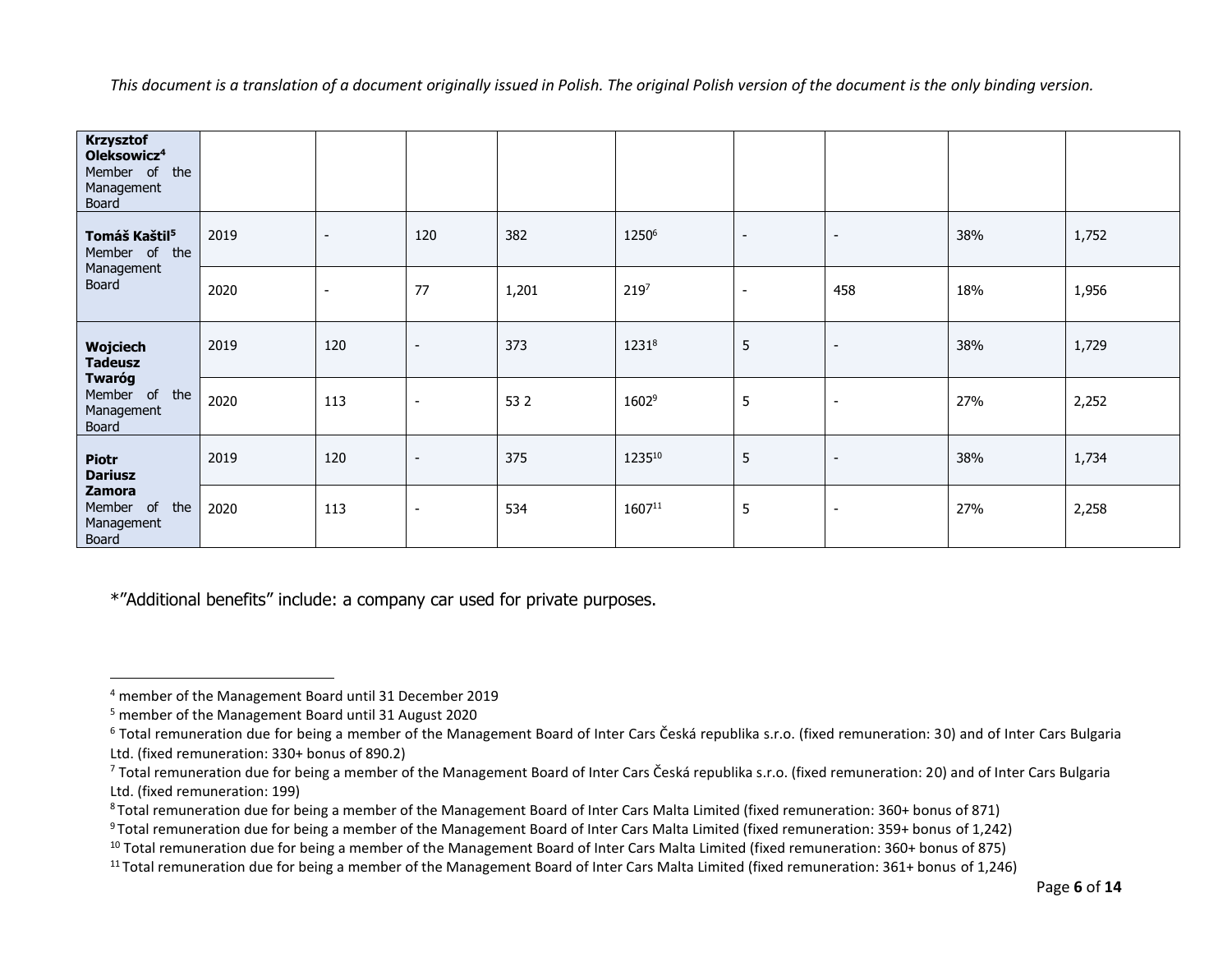# **B. TOTAL REMUNERATION OF THE MEMBERS OF THE SUPERVISORY BOARD**

The remuneration of the members of the Supervisory Board is paid in conformity with a resolution of the General Shareholders Meeting of the Company.

#### B.1 prior to the adoption of the Remuneration Policy

Prior to the adoption of the Remuneration Policy the monthly remuneration of each member of the Supervisory Board was comprised of:

(i) a monthly remuneration for holding a post in the Supervisory Board of the Company;

and

(ii) additionally - in the case Supervisory Board members holding a position in the Supervisory Board Audit Committee - a monthly remuneration due for holding the position.

#### B.2 following adoption of the Remuneration Policy

In conformity with the Remuneration Policy, the remuneration of the members of the Supervisory Board of the Company may be comprised of:

- (i) a fixed basic remuneration for holding a position in the Supervisory Board of the Company;
- (ii) a fixed basic remuneration for holding a position on the Supervisory Board Audit Committee or any other Supervisory Board Committee (provided that a member of the Supervisory Board has been appointed to such committee);
- (iii) a fixed basic remuneration resulting from a contract of employment if a member of the Supervisory Board is employed by the Company.

The members of the Supervisory Board are entitled to join the Employee Capital Plan in conformity with the rules the Company applies to all employees pursuant to the applicable regulations. The following the members of the Supervisory Board joined the Employee Capital Plan in 2019 or 2020: Radosław Jan Kudła, Jacek Marek Klimczak, Tomasz Rusak. The remaining members of the Supervisory Board did not participate in the ECP.

The members of the Supervisory Board are not subject to any additional pension, disability pension or early retirement schemes.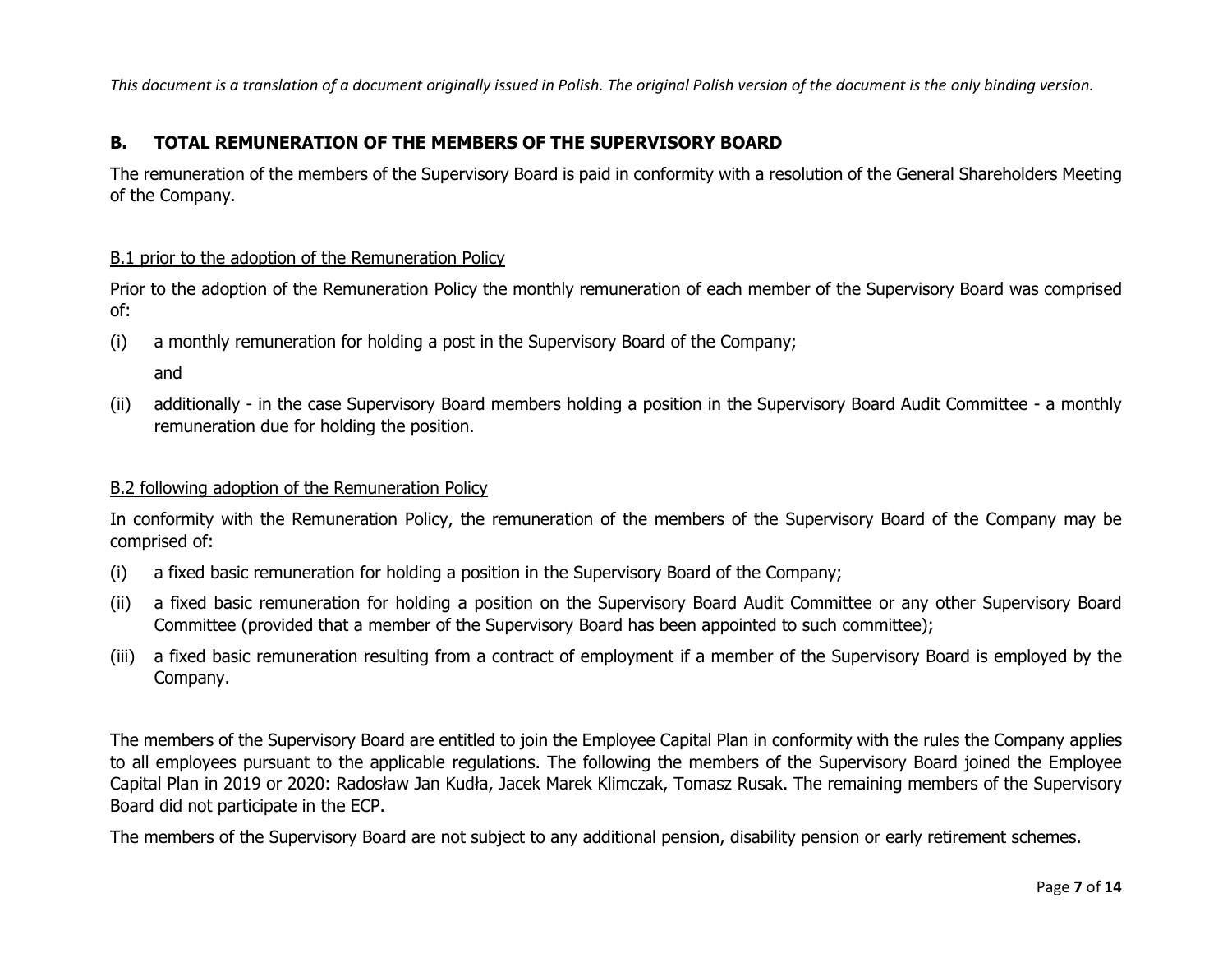| <b>Name and</b><br>function                                                     | <b>Reporting period</b> |                                      | <b>Fixed remuneration</b><br>(in PLN thousand)        | <b>Remuneration from</b><br>the Inter Cars CG<br>companies other<br>than the Company | <b>Total</b><br>(in PLN thousand) |     |
|---------------------------------------------------------------------------------|-------------------------|--------------------------------------|-------------------------------------------------------|--------------------------------------------------------------------------------------|-----------------------------------|-----|
|                                                                                 |                         | under a<br>contract of<br>employment | due for holding a<br>post on the<br>Supervisory Board | due for holding a<br>post on the<br><b>Audit Committee</b>                           | (in PLN thousand)                 |     |
| Andrzej<br><b>Aleksander</b>                                                    | 2019                    | 27                                   | 60                                                    | 48                                                                                   | $\overline{\phantom{a}}$          | 135 |
| <b>Oliszewski</b><br>Chairman of<br>the Supervisory Board                       | 2020                    | 31                                   | 60                                                    | 48                                                                                   | $\overline{\phantom{a}}$          | 139 |
| Michał Marczak <sup>12</sup>                                                    | 2019                    | $\overline{\phantom{a}}$             | 22                                                    | $\overline{\phantom{a}}$                                                             | $\overline{\phantom{a}}$          | 22  |
| Member<br>of<br>the<br>Supervisory Board                                        | 2020                    | $\overline{\phantom{a}}$             | $\overline{a}$                                        | $\overline{\phantom{a}}$                                                             | $\overline{\phantom{a}}$          | -   |
| <b>Jacek Marek</b><br><b>Klimczak</b>                                           | 2019                    | $\blacksquare$                       | 48                                                    | 48                                                                                   | $\overline{\phantom{a}}$          | 96  |
| Member<br>of<br>the<br>Supervisory Board                                        | 2020                    | $\overline{\phantom{a}}$             | 48                                                    | 33                                                                                   | $\overline{\phantom{a}}$          | 81  |
| <b>Piotr Zbigniew</b><br>Płoszajski<br>of<br>the<br>Member<br>Supervisory Board | 2019                    | $\blacksquare$                       | 48                                                    | 60                                                                                   | $\overline{\phantom{a}}$          | 108 |
|                                                                                 | 2020                    | $\overline{\phantom{a}}$             | 48                                                    | 60                                                                                   | $\overline{\phantom{a}}$          | 108 |
| <b>Tomasz Rusak</b>                                                             | 2019                    |                                      | 48                                                    | $\overline{\phantom{a}}$                                                             |                                   | 48  |

<sup>12</sup> member of the Supervisory Board until 17 June 2019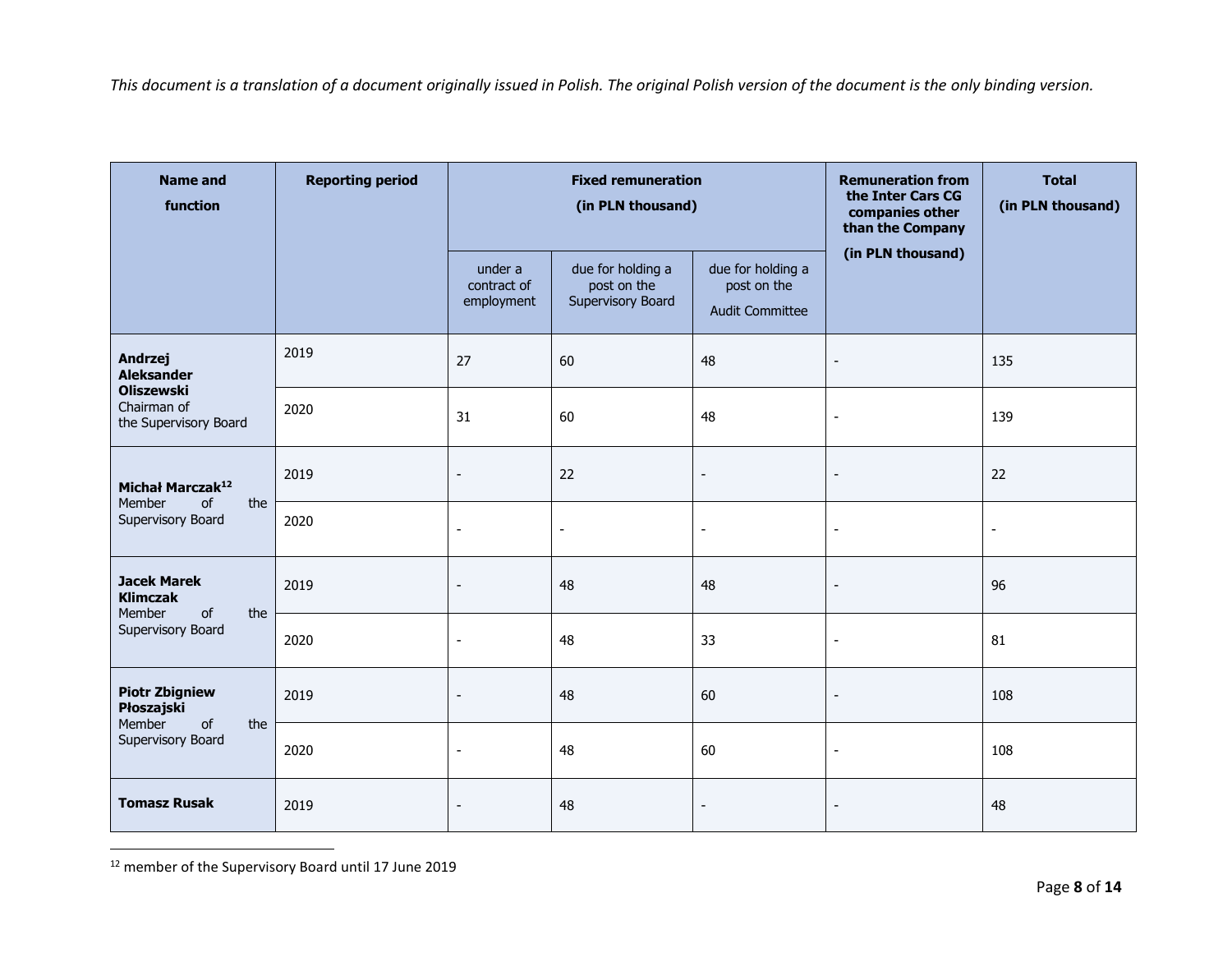| Member<br>the<br>of<br>Supervisory Board                                                             | 2020 | $\overline{\phantom{a}}$ | 48 | $\blacksquare$ | $\overline{\phantom{a}}$ | 48 |
|------------------------------------------------------------------------------------------------------|------|--------------------------|----|----------------|--------------------------|----|
| Radosław Jan Kudła <sup>13</sup><br>of<br>Member<br>the                                              | 2019 | $\overline{\phantom{a}}$ | 26 | $\blacksquare$ | $\overline{\phantom{a}}$ | 26 |
| Supervisory Board                                                                                    | 2020 | $\overline{\phantom{a}}$ | 48 | 15             | $\overline{\phantom{a}}$ | 63 |
| <b>Jacek</b><br><b>Tomasz</b><br>Podgórski <sup>14</sup><br>of<br>the<br>Member<br>Supervisory Board | 2019 | $\overline{\phantom{a}}$ | 26 | 25             | $\overline{\phantom{0}}$ | 50 |
|                                                                                                      | 2020 | $\overline{\phantom{a}}$ | 48 | 48             | $\overline{\phantom{a}}$ | 96 |

# **III. RELATIONSHIP BETWEEN THE REMUNERATION POLICY AND THE TOTAL REMUNERATION OF THE MEMBERS OF THE MANAGEMENT BOARD AND THE SUPERVISORY BOARD, RESPECTIVELY**

The remuneration of the members of the Management Board and the Supervisory Board is consistent with the Remuneration Policy, which, as is pointed out in item II of the Report, supports the business strategy, the long-term interest and stability of the Company and the Inter Cars CG.

In particular, implementation of an incentive scheme for the members of the Management Board based on the financial results of the Inter Cars CG below which a bonus is not be paid:

- (i) is conducive to making rational business decisions, taking into account the market situation and the social and economic considerations;
- (ii) aligns the interest of the members of the Management Board with that of the shareholders and, consequently, positively impacts the stability and the condition of the Inter Cars CG.

In turn, basing the remunerations of the members of the Supervisory Board on fixed remuneration components is conducive to ensuring their independence and, consequently, has a positive effect of the quality of their supervisory activities.

<sup>&</sup>lt;sup>13</sup> member of the Supervisory Board until 17 June 2019

<sup>14</sup> member of the Supervisory Board until 17 June 2019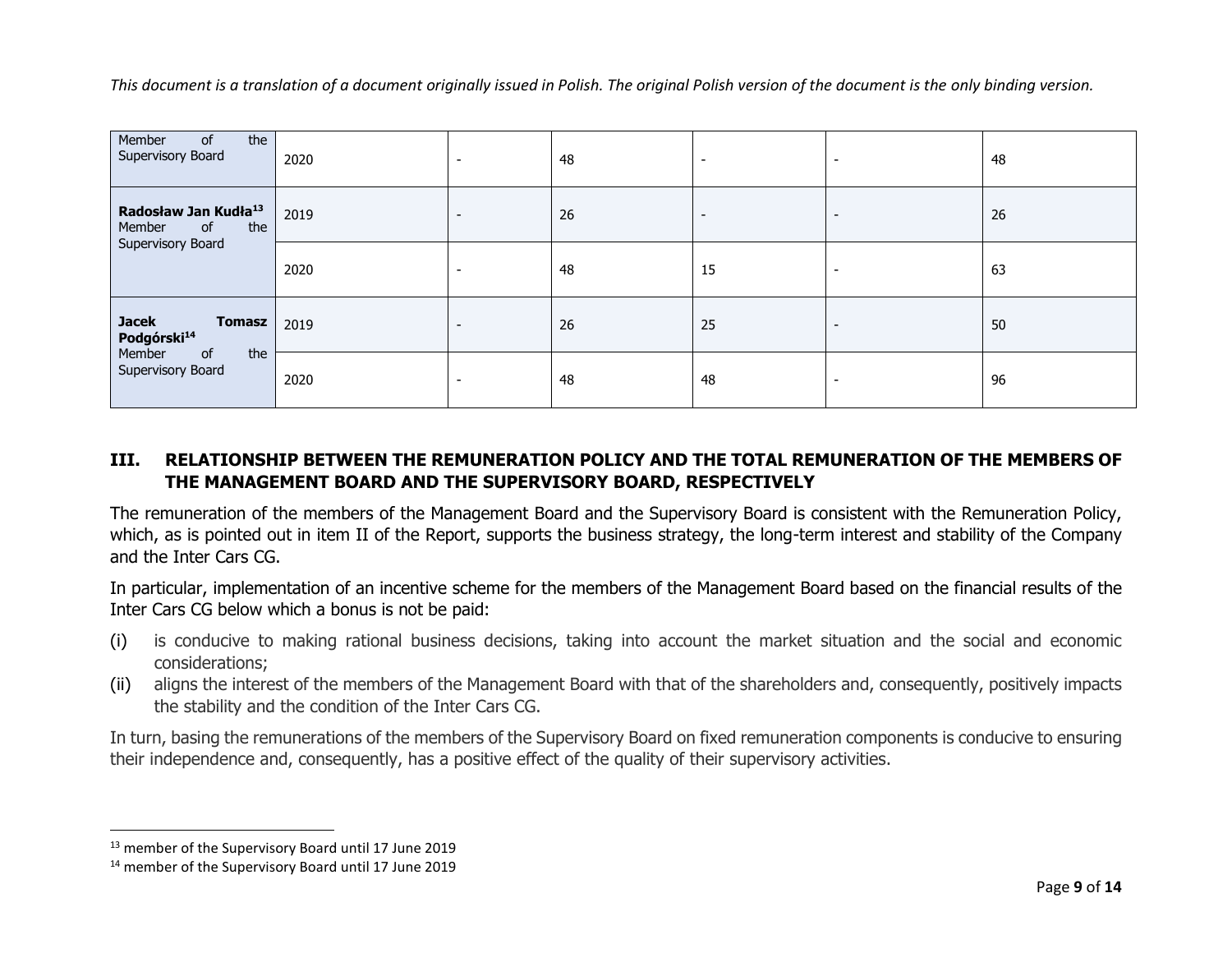# **IV. APPLICATION OF CRITERIA RELATED TO THE COMPANY'S RESULTS**

In the case of the members of the Management Board, the variable remuneration in the form of an additional cash remuneration granted in conformity with the Incentive Scheme is based on the results of the Inter Cars CG (as a percentage of the consolidated net profit of the Inter Cars CG resulting from audited financial statements of the Inter Cars CG). Whereas the fixed remuneration is paid irrespective of the Company's results.

The remuneration of the members of the Supervisory Board is not based on the Company's results.

# **V. INFORMATION ABOUT A CHANGE (ANNUAL) TO THE REMUNERATION, THE COMPANY'S RESULTS AND THE AVERAGE REMUNERATION OF THE COMPANY'S EMPLOYEES OTHER THAN THE MEMBERS OF THE MANAGEMENT BOARD OR THE SUPERVISORY BOARD**

The following tables present, in comparative terms, information about a change (annual) to the remuneration, the company's results and the average remuneration of the company's employees other than the members of the Management Board or the Supervisory Board.

The comparison covers the years 2019 and 2020. Pursuant to Art. 90.3 of the Act, information regarding the years during which the reporting obligation did not apply has been omitted.

|                                                                                                  | 2019  | 2020  | Change (%) |  |  |  |  |  |
|--------------------------------------------------------------------------------------------------|-------|-------|------------|--|--|--|--|--|
| <b>MEMBERS OF THE MANAGEMENT BOARD</b><br>(total remuneration in PLN thousand)                   |       |       |            |  |  |  |  |  |
| <b>Maciej Krzysztof</b><br><b>Oleksowicz</b><br>President of the Management Board,<br><b>CEO</b> | 1,754 | 2,279 | 30%        |  |  |  |  |  |
| <b>Krzysztof</b><br>Soszyński<br>Vice-President of the Management<br>Board                       | 1,757 | 2,281 | 30%        |  |  |  |  |  |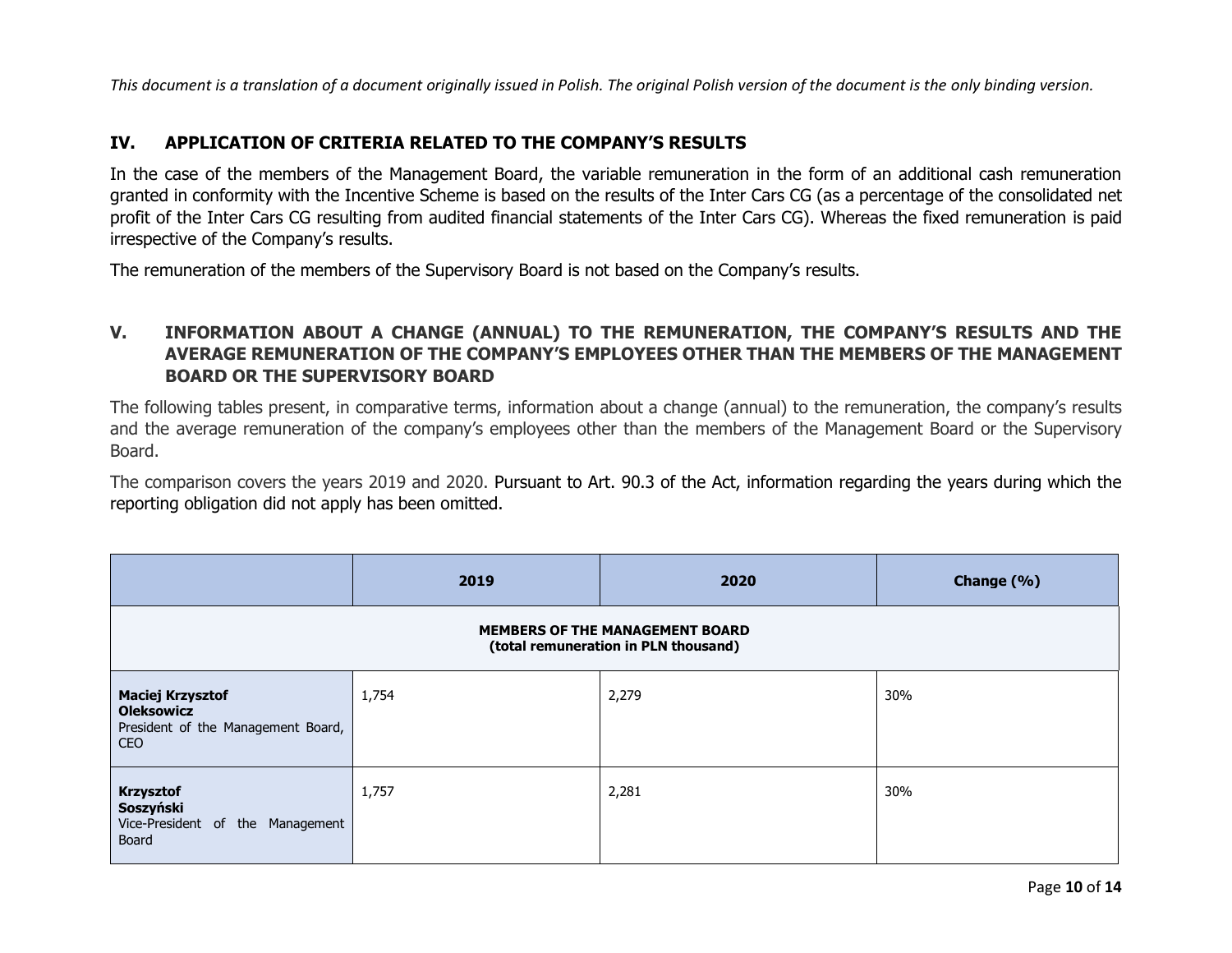| <b>Robert Kierzek<sup>15</sup></b><br>Member of the Management Board       | 212   |       | Not applicable |  |  |
|----------------------------------------------------------------------------|-------|-------|----------------|--|--|
| Krzysztof Oleksowicz <sup>16</sup><br>Member of the Management Board       | 797   |       | Not applicable |  |  |
| Tomáš Kaštil <sup>17</sup><br>Member of the Management Board               | 1,752 | 1,956 | 12%            |  |  |
| <b>Wojciech Tadeusz</b><br><b>Twaróg</b><br>Member of the Management Board | 1,729 | 2,252 | 30%            |  |  |
| <b>Piotr Dariusz</b><br>Zamora<br>Member of the Management Board           | 1,734 | 2,258 | 30%            |  |  |
| MEMBERS OF THE SUPERVISORY BOARD<br>(total remuneration in PLN thousand)   |       |       |                |  |  |
| Andrzej Aleksander Oliszewski<br>Chairman of the Supervisory Board         | 135   | 139   | 3%             |  |  |
| Michał Marczak <sup>18</sup><br>Member of the Supervisory Board            | 22    | -     | Not applicable |  |  |
| <b>Jacek Marek Klimczak</b><br>Member of the Supervisory Board             | 96    | 81    | $-15%$         |  |  |

<sup>15</sup> member of the Management Board until 21 June 2018

<sup>16</sup> member of the Management Board until 31 December 2019

<sup>17</sup> member of the Management Board until 31 August 2020

<sup>&</sup>lt;sup>18</sup> member of the Supervisory Board until 17 June 2019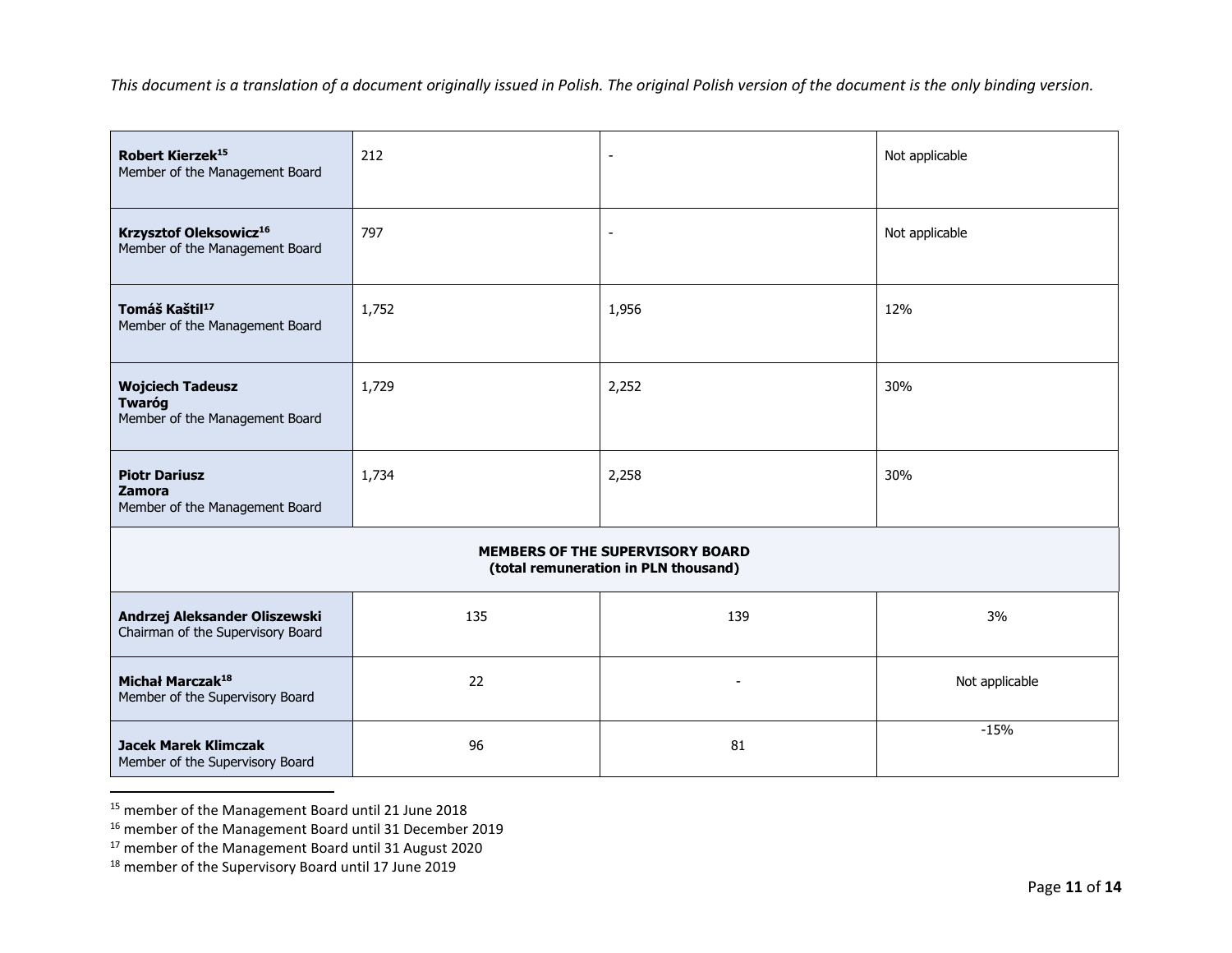| Piotr Zbigniew Płoszajski<br>Member of the Supervisory Board                                                                                                    | 108    | 108   | $0\%$  |  |  |  |  |
|-----------------------------------------------------------------------------------------------------------------------------------------------------------------|--------|-------|--------|--|--|--|--|
| <b>Tomasz Rusak</b><br>Member of the Supervisory Board                                                                                                          | 48     | 48    | $0\%$  |  |  |  |  |
| Radosław Jan Kudła <sup>19</sup><br>Member of the Supervisory Board                                                                                             | 26     | 63    | 143%   |  |  |  |  |
| Jacek Tomasz Podgórski <sup>20</sup><br>Member of the Supervisory Board                                                                                         | 50     | 96    | 90%    |  |  |  |  |
| <b>COMPANY EMPLOYEES</b>                                                                                                                                        |        |       |        |  |  |  |  |
| Average remuneration per a full-<br>time employee other than a<br>member of the Management<br><b>Board or the Supervisory Board (in</b><br><b>PLN thousand)</b> | 92     | 98    | 6%     |  |  |  |  |
| <b>COMPANY'S RESULTS (in PLN m)</b>                                                                                                                             |        |       |        |  |  |  |  |
| <b>Company's gross profit</b>                                                                                                                                   | $+82%$ |       |        |  |  |  |  |
| <b>Company's net profit</b>                                                                                                                                     | 155    | 228   | $+47%$ |  |  |  |  |
| Sales and general administration<br>costs / revenues ratio of the<br><b>Company</b>                                                                             | 14.2%  | 11.5% |        |  |  |  |  |

<sup>&</sup>lt;sup>19</sup> member of the Supervisory Board until 17 June 2019

<sup>&</sup>lt;sup>20</sup> member of the Supervisory Board until 17 June 2019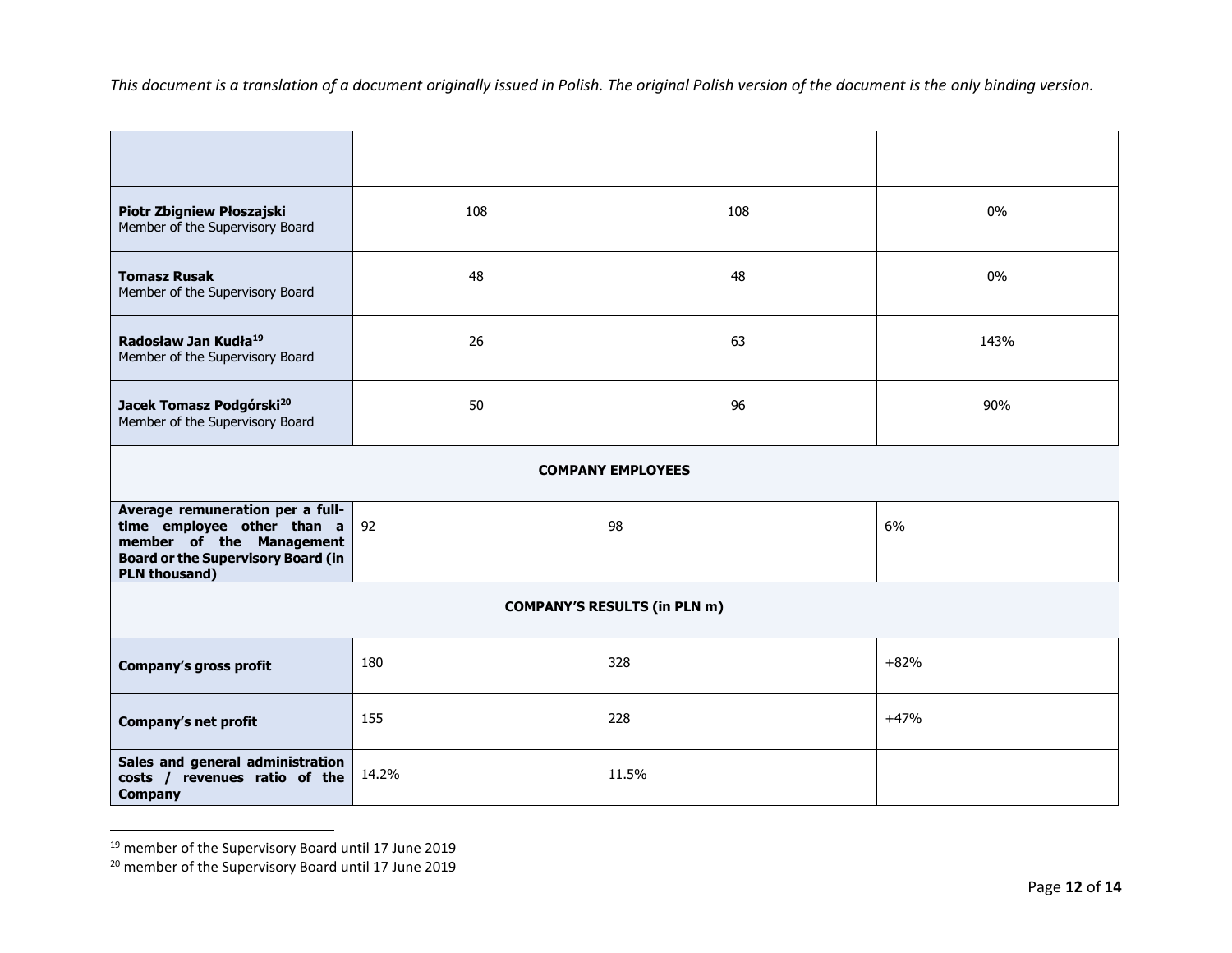|                                                                                           |        |       | $2.7 \%$ <sup>21</sup> |
|-------------------------------------------------------------------------------------------|--------|-------|------------------------|
| <b>Inter Cars CG's gross profit</b>                                                       | 279    | 444   | $+59%$                 |
| <b>Inter Cars CG's net profit</b>                                                         | $227+$ | 334   | $+47%$                 |
| Sales and general administration<br>costs / revenues ratio of the Inter<br><b>Cars CG</b> | 14.9%  | 13.6% | 1.3 $pp^{22}$          |

## **VI. INFORMATION ON FINANCIAL INSTRUMENTS, GRANTED OR OFFERED**

In 2019 and 2020, no financial instruments were granted or offered to the members of the Management Board or the Supervisory Board.

Pursuant to the Remuneration Policy, the Company does not grant the members of the Management Board or the Supervisory Board a remuneration in the form of financial instruments (clause 3.6 and clause 5.7 of the Remuneration Policy).

# **VII. INFORMATION ON THE POSSIBILITY TO DEMAND A REPAYMENT OF THE VARIABLE REMUNERATION COMPONENTS**

The Company is not entitled to demand from the members of the Management Board a repayment of the variable remuneration components (clause 4.7 of the Remuneration Policy). The members of the Supervisory Board are not entitled to receive variable remuneration component (clause 5.1-5 of the Remuneration Policy).

<sup>&</sup>lt;sup>21</sup> Percentage points

<sup>22</sup> Percentage points